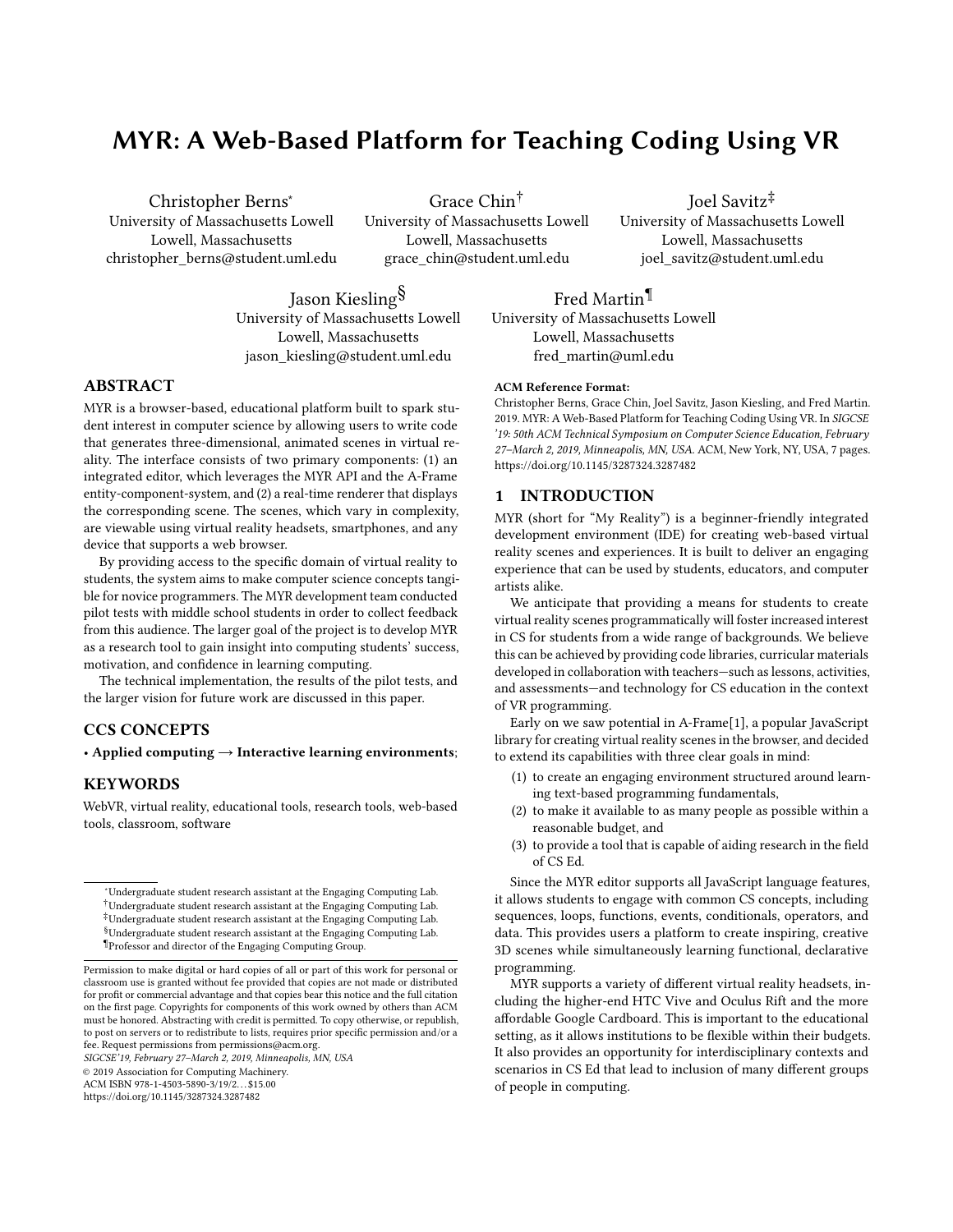MYR includes a cloud-based data collection system with which the scenes that have been rendered are captured and stored. This information can then be used to analyze qualitative and engagementrelated data, to measure users' learning progress and retention rates, and to research users' problem solving approaches and difficulties. All of this will aid in the development of relevant software features and inform decisions leading to engaging students from many backgrounds.

# 2 BACKGROUND

Research by [Mannila et al.](#page-6-2) [\(2006\)](#page-6-2) has shown that programming languages of a lesser syntactic complexity are correlated with fewer syntax and logic errors and thus lead to higher student success rates overall. By choosing a simple language, educators can effectively introduce fundamental programming concepts and skills to potential CS professionals and prepare the foundation that allows for a smooth transition to more complex languages [\[11\]](#page-6-2).

There are many tools that try to achieve an appropriate level of support for empowering novice programmers. In particular, educational programming languages and environments are engaging to students when they enable them to build their own interactive media—that is, mobile applications, games, experiences, and art [\[10\]](#page-6-3). When students use tools such as Logo, Processing, and Scratch to design and implement interactive media, they exercise computational thinking, which Cuny, Snyder, and Wing define as "the thought processes involved in formulating problems and their solutions so that the solutions are represented in a form that can be effectively carried out by an information-processing agent" [\[7\]](#page-6-4). The recreational aspect enhances the reward level, opening the door to an exciting world of computer graphics at an early point in a student's CS career [\[12\]](#page-6-5).

We wanted to build upon this prior work by exploring programming in a reinvigorated medium for creating immersive and highly interactive experiences: web-based virtual reality. Virtual reality enhances the learning experience by providing a world which students can explore—from ideas with which they are familiar to outof-world ideas which they cannot experience in real life [\[9\]](#page-6-6). Previously, utilizing virtual reality technology had certain barriers: accessibility, cost, and technical skill. Now the implementation and adoption of WebVR has made creating and sharing virtual reality experiences highly accessible without set-up requirements, since it can be done through the ubiquitous web browser. Low-cost virtual reality headset technology has made it possible for more people to enjoy the immersive experience virtual reality offers.

There are several existing examples of 3D WebVR digital environments influencing K-12 students' digital literacy development and interdisciplinary lifelong learning [\[8\]](#page-6-7). Though these tools are impactful, there is a shortage of tools that balance ease-of-use and sophistication while providing an experience that effectively teaches computational thinking. On one hand, A-Frame by itself provides an inspector environment that makes it easy to create complex three-dimensional scenes, but lacks an intuitive platform to teach CS concepts. On the other hand, an industry-standard game engine like Unity[\[5\]](#page-6-8) allows a user to program highly sophisticated scenes, but the level of competence necessary to use the program effectively renders it inaccessible to novice programmers. MYR

aims to bridge this divide, balancing ease-of-use with education efficacy.

# 3 OVERVIEW OF MYR

In this section, we describe the design of MYR.

#### 3.1 Entity-component-system

MYR uses the entity-component-system (ECS) of A-Frame [\[1\]](#page-6-1), a framework developed for creating virtual experiences in the browser using WebVR [\[6\]](#page-6-9), WebGL [\[2\]](#page-6-10), and three.js [\[4\]](#page-6-11). A-Frame components are reusable and modular chunks of data that users can plug into an entity in order to add appearance, behavior, or functionality. This design pattern has seen recent attention in the field of game development. As described by Unity, "With ECS, we are moving from the object-oriented to a data-oriented design, which means it's easier to reuse code and easier for others to grasp and contribute to it" [\[5\]](#page-6-8). An ECS does this by favoring composition over inheritance. This is done by defining every entity simply as a composition of one or more single purpose components. These types of systems are easier to understand as they avoid deep inheritance hierarchies and provide a clear abstraction at both the entity and component level. This is a central reason why the MYR team believes it is likely to be a great experience for the beginner programmer.

In order to make the ECS viable for MYR, it had to be as faulttolerant as possible. This was accomplished by supplying all of the needed components for a variety of primitive entities with minimal effort. The function call box() creates an entity with six different components: a geometry component, a position component, a scale component, a rotation component, a material component, and an ID component, as shown in Table [1.](#page-1-0)

<span id="page-1-0"></span>Table 1: Components in entity created by the **box()** function call.

| m        | box1                   |  |  |  |  |  |
|----------|------------------------|--|--|--|--|--|
| geometry | {primitive: box}       |  |  |  |  |  |
| material | {color: 'red'}         |  |  |  |  |  |
| position | ${x: 0, y: 0, z: 0}$   |  |  |  |  |  |
| scale    | $\{x: 1, y: 1, z: 1\}$ |  |  |  |  |  |
| rotation | ${x: 0, y: 0, z: 0}$   |  |  |  |  |  |

These details are initially abstracted away from the user, but each component can be explored individually. MYR helps make this exploration feel natural and focused on one or two components at a time because they only pertain to a single set of details about the entity. Once users understand how to make a red box, for example, they have a number of different components to explore next. One student may choose to explore the material component, playing with different color combinations and patterns; another may choose to add animations and work on making an animated scene. There are countless ways to explore each entity and expand upon it, another powerful idea behind the decision to build on the ECS of A-Frame.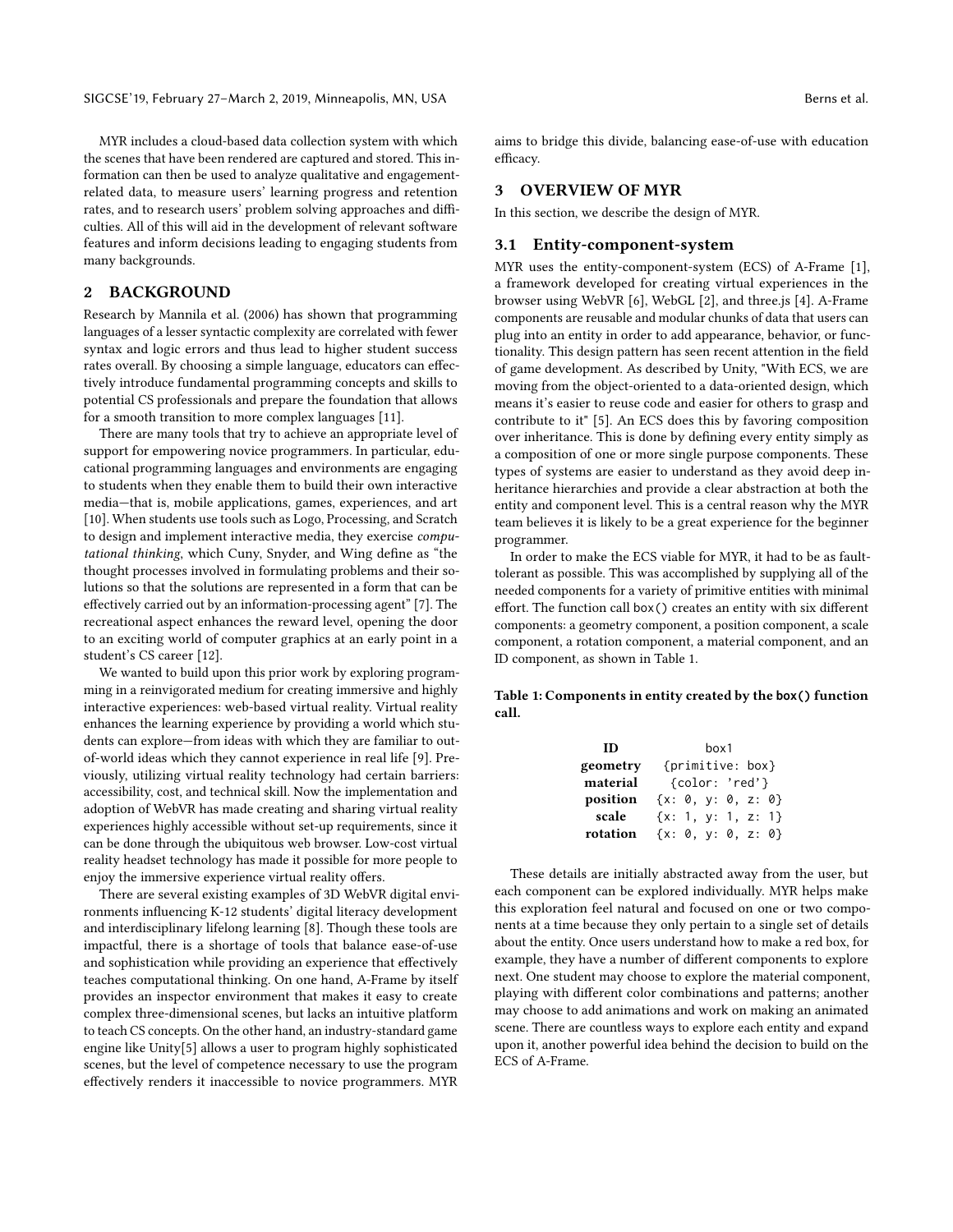MYR: A Web-Based Platform for Teaching Coding Using VR SIGCSE'19, February 27–March 2, 2019, Minneapolis, MN, USA

#### 3.2 Cursor

Fundamentally, a cursor is something that preserves state in order to produce subsequent artifacts. In most cases, this leaves some sort of mark on the scene. The process of producing more complicated structures comes from mutations to the cursor rather than the elements themselves.

The idea of a cursor originally manifested in a physical robot turtle which was controlled with a simple API using Logo [\[12,](#page-6-5) [13\]](#page-6-12). The physical turtle became an on-screen turtle in later Logo implementations. This idea of a drawing cursor was later adopted in the Processing language.

When children thought about how to draw with the Logo turtle, they would imagine how their own bodies would move. Papert termed this "body syntonic" thinking, which we can now see as a form of computational thinking [\[14\]](#page-6-13).

Following the example of these other educational tools, MYR adopts the idea of a cursor for drawing and augments it slightly by using the cursor as a component factory to create the subsequent entities for the ECS.

In order for the cursor to produce a variety of different components, it must have certain properties at all times. By default, MYR supplies all of the parameters to produce all of the components needed by each of the primitive entities it supports. At creation of the entity, the cursor uses its current parameters and creates the appropriate components. The function call setColor('blue') will update the MYR cursor with new parameters. The next entity that requires a material component will have blue as its color property.

#### 3.3 An Example

Figure [1](#page-2-0) shows a simple MYR program and the resulting image it creates—an ice cream cone. This is done using a global state, or cursor, which will be discussed further.

The following code creates the ice cream cone by:

- (1) setting the cursor's color to #A05526 or sienna,
- (2) setting the cursor's  $X$ ,  $Y$  and  $Z$  position to 0, 1, and -2.5, respectively,
- (3) setting the cursor's  $X$ ,  $Y$  and  $Z$  scale to 0.5, 1, and 0.5 respectively,
- (4) setting the cursor's  $X$ -axis rotation to 180 degrees,
- (5) drawing a cone shape using the current parameters of the cursor,
- (6) setting the cursor's color to lightblue,
- (7) setting the cursor's  $X$ ,  $Y$  and  $Z$  position to 0, 1.6, and -2.5 respectively,
- (8) setting the cursor's  $X$ ,  $Y$  and  $Z$  scale to 0.5, 0.4, and 0.5 respectively, and
- (9) drawing a sphere shape using the current parameters of the cursor.

# 3.4 The MYR API

The development of the API was a primary focus of the MYR development team. The choice to adopt the notion of a cursor helped significantly. The entire MYR API only ever interacts with this cursor, making it easy to understand. This single point of interaction coupled with the expressiveness of an ECS provides MYR with an API that is both beginner-friendly and expressive.

<span id="page-2-0"></span>

| setColor('#A0522D'); // sienna |  |  |
|--------------------------------|--|--|
| setPosition $(0, 1, -2.5)$ ;   |  |  |
| setScale(0.5, 1, 0.5);         |  |  |
| setRotation(180, 0, 0);        |  |  |
| $cone()$ :                     |  |  |
| setColor('lightblue');         |  |  |
| $setPosition(0, 1.6, -2.5)$ ;  |  |  |
| setScale(0.5, 0.4, 0.5);       |  |  |
| $sphere()$ ;                   |  |  |



Figure 1: MYR code and resulting image of an ice cream cone

The MYR API also handles some of the more difficult parts of managing the components of each entity. In most cases, components do not interfere with each other, because they are single-purpose, but in certain situations access to the previously defined components is necessary. The expression fadeIn( box() ) takes the box entity as its first parameter and then adds the fadeIn animation component. The fadeIn animation component handles the shift from an invisible entity to one that can be observed in the scene. In this case, however, the cursor must also access the previously defined material component and add the transparency property to it. This forces the cursor to retain a copy of its previous work in order to access the entities it has previously defined. While this does break the typical notion of a cursor, it is an important change necessary to support the ECS.

Ultimately, it is the control over the interaction with the cursor that helps MYR offer a rich, unified API that is within reach of beginners. It supports many geometric entities and simple animations to be explored, and when coupled with simple constructs, like functions and loops, the user can quickly create building blocks for more advanced entities in subsequent work.

### 3.5 Groups

In order to make MYR more engaging for advanced users, the team developed groups, a powerful feature of the MYR API. Like normal entities, group entities have scale, position, and rotation components. However, in lieu of material and geometry components, they have a component that is comprised of other entities. Groups give the user the ability to create nested entities–black boxes, so to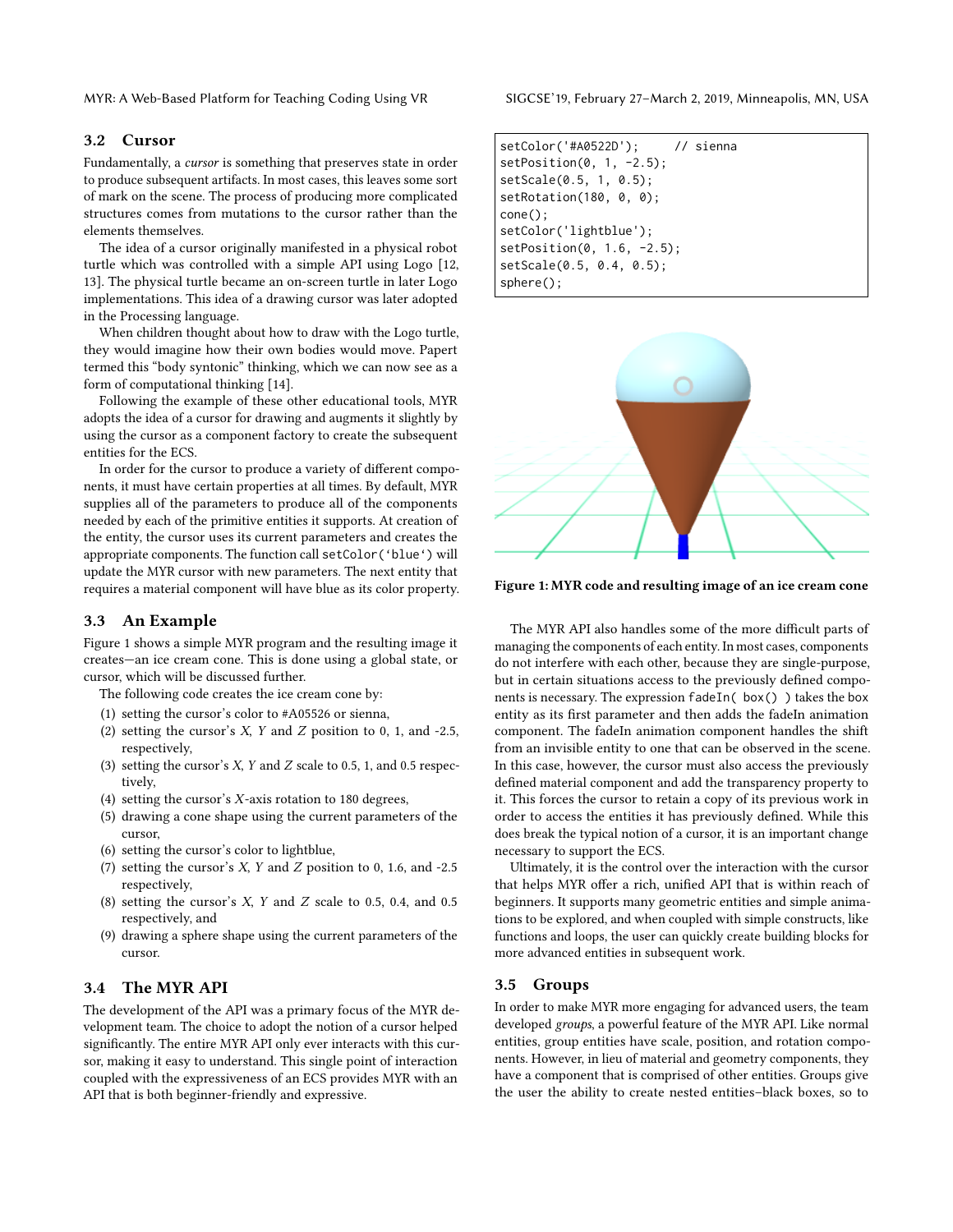SIGCSE'19, February 27-March 2, 2019, Minneapolis, MN, USA Berns et al.

speak, that can contain other entities or even other groups. Once entities are placed inside of a black box, the user can manipulate the black box as a whole without altering the appearance and relative positioning of the entities contained.

Groups were originally implemented to provide an entity that could be used to simultaneously manipulate multiple entities, e.g. for animations. Subsequently, the team was working to model molecular geometries in MYR, that is, to illustrate the positioning of atoms in molecules. Without the use of groups, the desired models could still be achieved, but altering their scale and position was tedious and and calculation-intensive. By using groups to define the molecules, rescaling and repositioning became easy, because not only did we only have to change the group's scale and position components, but we were also able to use whole numbers for these values.

Convinced that groups could be used in more elaborate ways, we began experimenting with the use of groups inside of functions that returned the group itself. This made the groups dynamic and reusable. By using groups in this way, as well as a simple loop, a crystal structure of molecules can be modeled in MYR. This is demonstrated in Figure 2.

This simple idea of grouping has had a profound effect on the capabilities of MYR. We believe that this will make MYR more enjoyable for anyone who wants to make more elaborate and robust scenes.

# 4 APPLICATION FEATURES

Figure [3](#page-4-0) shows the MYR environment in action. The environment runs as a web application inside a modern web browser. The left side is the code-editing area, and the right side is the renderer.

The top row contains the following buttons (from left to right):

- menu to load examples,
- "play" to render a scene,
- "stop" to stop the render of scene,
- "plus" to create a new scene,
- "save" to preserve the scene,
- "folders" to open up previous work and examples,
- "help" to bring up the MYR reference,
- "cog" which offers different view options, and
- login for logging in using a Google account.

In the lower-right corner of the image is the "goggles" button, which converts the display to a full-screen virtual reality render.

# 4.1 IDE

The MYR application, at its core, is a tool for writing code. Providing a fully integrated development environment is critical to MYR's success. The IDE includes two key components: the editor and the renderer. The editor supports some of the most common features in modern text editors. This includes:

- (1) common word processing features, such as keyboard shortcuts, drag-and-drop text, and cut, copy, and paste functionality,
- (2) development features such as live syntax checking, code folding, comment toggling, and syntax highlighting, and
- (3) a custom-built autocomplete engine to display the MYR API.



Figure 2: By calling a function that takes a position as an argument and returns a group within a nested for loop, one can model a crystal structure of molecules in MYR.

MYR's set of features is intended to get users working quickly with tools, and also offer more development-oriented features as well. Exposure helps introduce them to common IDE features and helps them be more productive. Offering a rich feature set helps ensure that the tools are continually able to support the users' best work as they become more proficient.

The IDE also includes a perspective representation of the scene. On a desktop or laptop computer, the scene can be explored with a keyboard and mouse. On a mobile device or virtual reality viewer, the scene can be explored using the device's orientation and screen presses. The user also has the option to leave the editor behind and jump straight into the virtual reality scene itself. Going from the code to the viewer is seamless with just a click of a button.

As with any new tool, there is an initial learning curve. To help ease the learning process, MYR's IDE provides a color-coded reference for its entire API. Learning the API is also facilitated with the autocomplete feature. These features give users an experience that is intuitive and modern.

#### 4.2 Real-time sync

One of the challenges of using virtual reality is the amount of time spent compiling and transferring the scene for viewing. In many cases, this can detract from the enjoyability of the experience.

In practical use, MYR developers edit their code on a desktop or laptop computer, and open the same project on a viewer (e.g. a mobile phone with Google Cardboard). Code changes on the development computer are then immediately viewable on the virtual reality device. The ability to go from code to scene supports an iterative approach, allowing users to frequently test their code.

MYR also provides the ability to publish a scene to multiple clients for viewing. When working in MYR, the user only needs to save the scene to distribute it to all clients. This feature was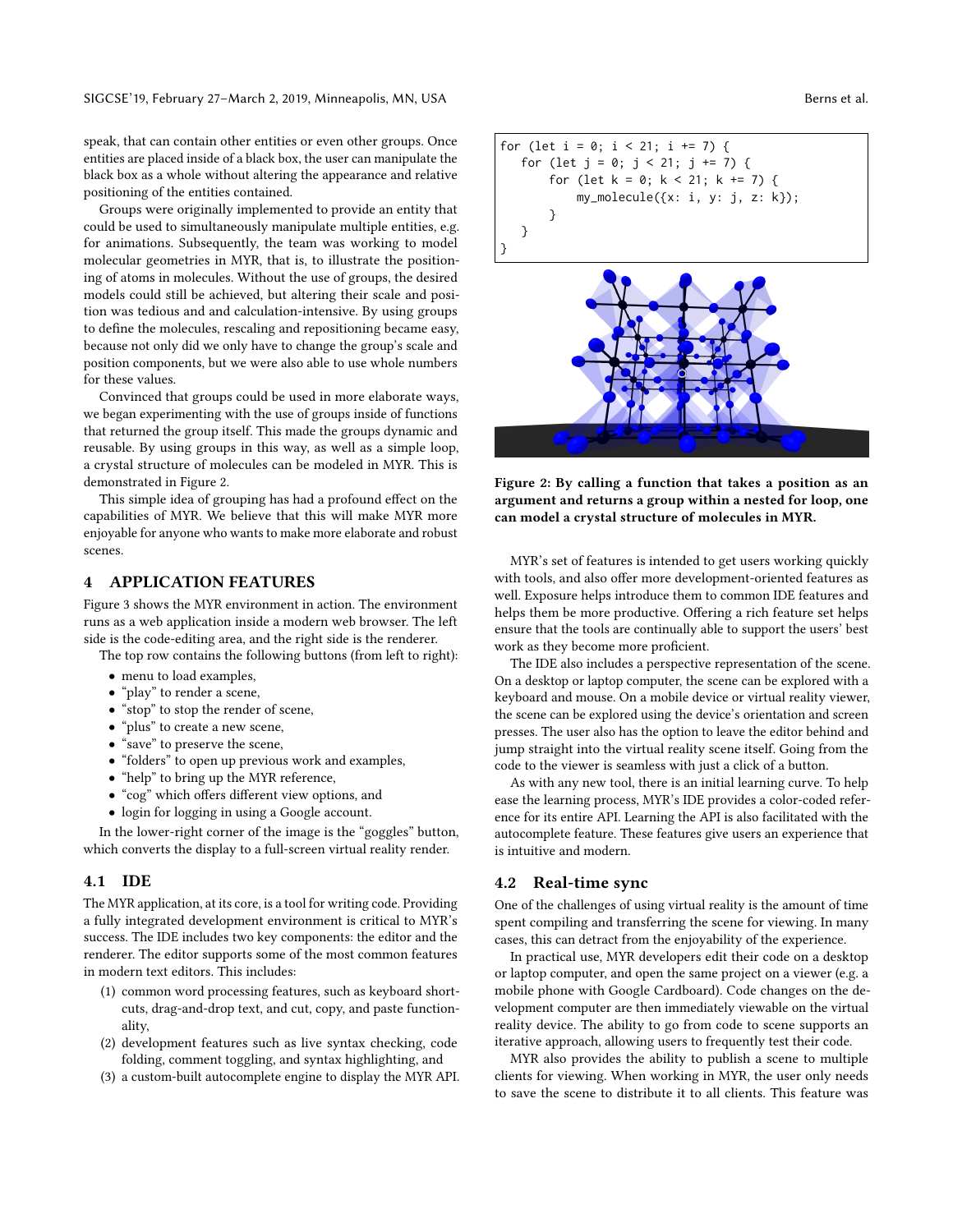<span id="page-4-0"></span>

Figure 3: The MYR IDE features the code editor (left) and the resulting scene (right).

developed using Google's Firebase, a serverless architecture service. It provides an easy way for multiple clients to listen for changes in a shared database with minimal effort by the development team.

#### 4.3 Sharing

Learning from example is a staple in many learning environments. The MYR team spent a significant amount of time providing illustrative examples of scenes in MYR. All of these examples are available through a gallery in the IDE. To encourage extension of these examples, the user is able to quickly access, modify, and then save them as their own. This allows the examples to be easily used by an instructor to deliver starter code to students, who can then extend it to meet a certain set of challenges in a curriculum.

The ability to share, however, goes far beyond just delivering samples and starter code. Presently, every project is public and can be shared easily via simple web link. Sharing one's work with others has the potential to keep authors engaged and give them a sense of accomplishment. This approach is intended to build a community of developers and allow them to share their work freely with one another.

# 4.4 Snapshot capture

While MYR can support imaginative work, it can also be used to conduct research. MYR uses the popular web library Redux for its application state management. By accessing this store, MYR is able to capture the entire state of the application and upload it via HTTPS to its back-end in Firebase.

Snapshots capture the entire state of the application, including the code the user wrote, which user wrote it, and the timestamp at which it was written. The MYR team is then able to produce a timeline from each render to the next. When processing this timeline, certain meta properties arise independent of the code itself.

Perhaps the most significant pieces of data that MYR generates are the rate at which the render system produces errors and the average amount of time between render attempts. These are aspects of particular concern for our current research efforts. The code itself is also useful for gaining insight into different problem solving approaches and even into metrics such as color choice.

# 5 PILOT TESTING

In July 2018, we ran pilot tests with 13 middle school students as part of a computing camp taught in an urban-rim city in the Northeastern USA. We observed how the students interacted with MYR and gathered feedback about the students' overall experience.

We performed our pilot tests on students who had little, if any, prior experience with either text-based programming or virtual reality. We worked with each student for 20 minutes, presenting them with three scenes and giving them different tasks for them to attempt to complete by modifying the provided starter code. We gave them minimal assistance when it came to task completion.

In the first scene, students were asked complete tasks involving setting colors and using coordinates to place a block between two existing ones. In the second scene, students were presented with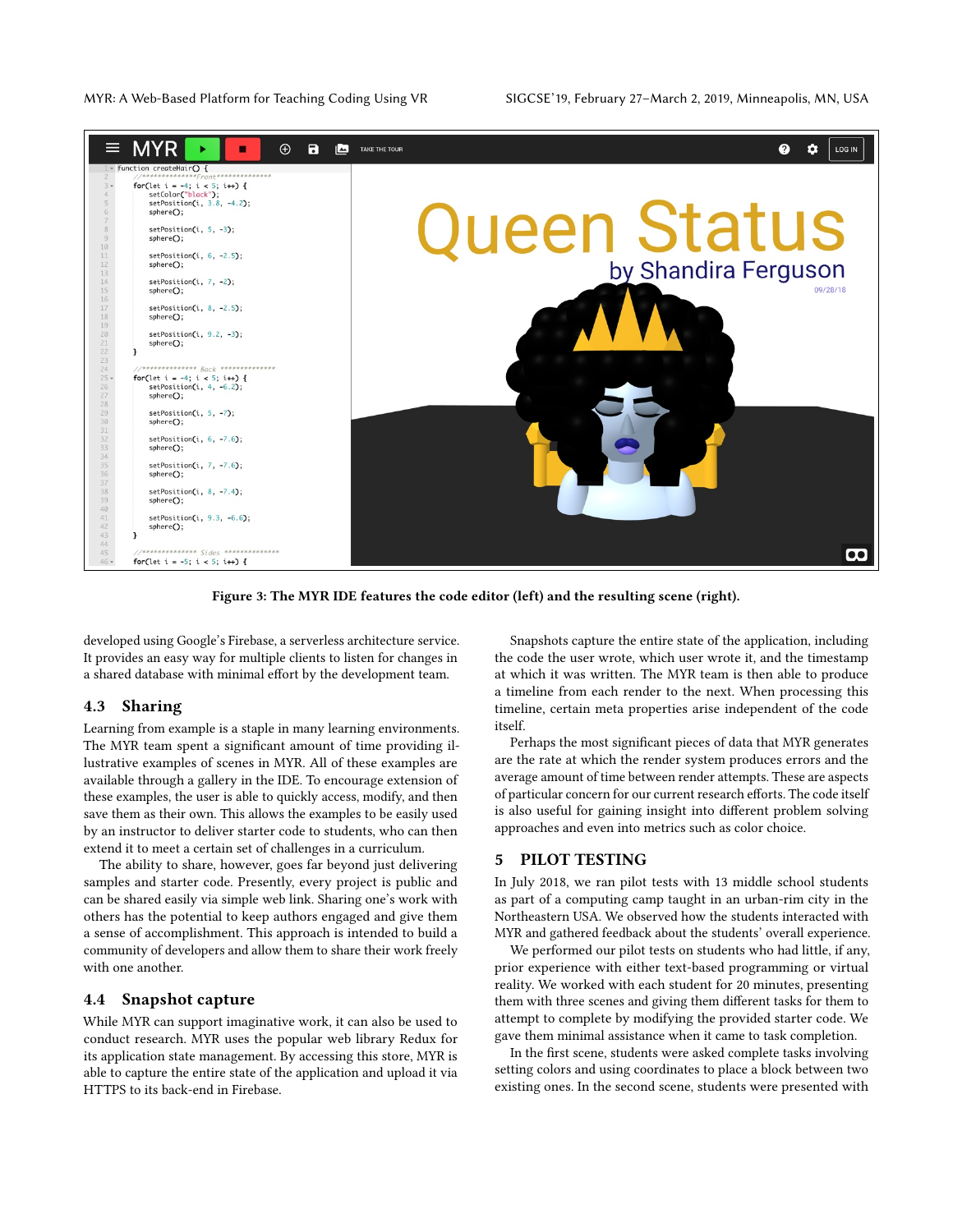two blocks and challenged to add a third one by using a function. In the third scene, students added a scoop of ice cream to the cone example previously discussed.

#### 5.1 Student performance

Some of the tasks were easily accomplished by students, while others proved to be more challenging.

From the first scene, 11 of 13 students were able to find the correct line number of the code that set the color of a box entity, and 10 of 13 were able to create a third block (8 of them in the correct position).

From the second scene, about function modification, only 5 of 13 succeeded. We realized that functions were a new concept to our test group; none of the students used functions in the third scene task, where such use would have been applicable.

From the third scene, 11 of the 13 were able to add the second "scoop" of ice cream.

# 5.2 Student feedback

When students were asked what they liked about using a educational virtual reality tool, they stated that the visual aspect improves the overall learning experience. They enjoyed seeing the output of their code, the fascination of creating a new world, the simplicity of using it on a smartphone, the creative control they got over what was displayed in the scene, and simply "everything."

The survey asked students if they were interested in exploring MYR more, ten students responded "yes" and three students responded "maybe." None of our students responded "no." Regarding programming approach, six students preferred text-based programming, five students preferred block-based programming, and two students did not have a preference.

On a scale from one to five, with five being the highest, students were asked to rate how much virtual reality enhanced their experience. Three students rated it a five, seven students rated it a four, and three students rated it a three.

#### 5.3 Takeaways

The results of our preliminary trial were positive. We saw high engagement among all participants. But what was even more surprising was that the enthusiasm persisted, even when they encountered challenging situations. Perhaps our expectations for the students were too high relative to their age group, but despite the difficulty they had completing the assigned tasks, everyone was eager to come back and give it another try.

# 6 FUTURE WORK

Based on the feedback we received during the pilot testing and from conversations with CS educators, we are developing new features that make using MYR in the classroom easier for early adopters. The following section describes our plans for future work.

#### 6.1 Integrated curricula

One of the biggest challenges the team faced when conducting its pilot tests was delivering the instructions to the user. It was difficult to give consistent guidance from one user to the next. A script could not cover every scenario, and the instructions naturally improved as we learned what works and what does not. The need to provide a consistent interaction from user to user is critical to conducting proper research. Therefore, we plan to develop an integrated curriculum system in MYR, to complement its existing examples library.

As an educational tool, having an integrated curriculum has been demonstrated to be effective (e.g., Codecademy [\[3\]](#page-6-14) and many other guided programming systems).

The MYR team also recognizes the challenges of creating lesson plans. We are planning a system for the development of different curricula to be integrated into the coding environment itself.

It is further important to draw on the experience of other CS educators. This is why we hope to make this feature available and easy to use, for anyone willing to put together a curriculum using MYR. The MYR team believes that a wide range of curricula is not only beneficial to the user but also to understand how best to teach MYR. With permission of the authors, MYR will provide this curriculum for other instructors in the hope that they will offer a variety of different lessons to suit many tastes.

# 7 CONCLUSIONS

MYR seeks to deliver the best experience for beginners who want to explore programming and virtual reality. One of our primary goals going forward is to deliver a scalable system that can be deployed in classrooms and also enjoyed at home. We aim to make this tool available to any CS educator, allowing them to supplement their curriculum with an educational adventure into virtual reality.

Inspired by all of the previous work in educational computing, MYR can encourage new programmers by seizing on the recent excitement about virtual reality. MYR was developed specifically to overcome obstacles in virtual reality programming. Features like its real-time sync can be used to alleviate the hardware challenges associated with virtual reality, and by targeting a wide range of headsets, like the Google Cardboard, MYR helps make virtual reality economical for school budgets.

In an effort to investigate the role virtual reality can have in teaching CS, we developed a powerful tool that we hope is adopted by educators. We believe that offering this immersive environment can have a profound effect on overall attitudes towards learning programming. Our initial research looks promising. Students remained engaged and excited about the material. Our results are encouraging as students persisted and maintained positive attitudes despite challenges. Since virtual reality offers an effective platform for immersive, educational experiences, we have the opportunity to bring virtual reality to the classroom.

MYR can be accessed at learnmyr.org.

### 8 ACKNOWLEDGMENTS

We would like to thank Chike Abuah for his significant initial contributions to the MYR project. We would like to thank Vrinda Punj and Elena Izotova for their contributions to the MYR system. We would like to thank Sasha Wilkinson, who reviewed our paper draft. We would like to thank Akira Kamiya for supporting our work with students in the summer camps. This material is based upon work supported by the National Science Foundation under Grant No. 1433592.